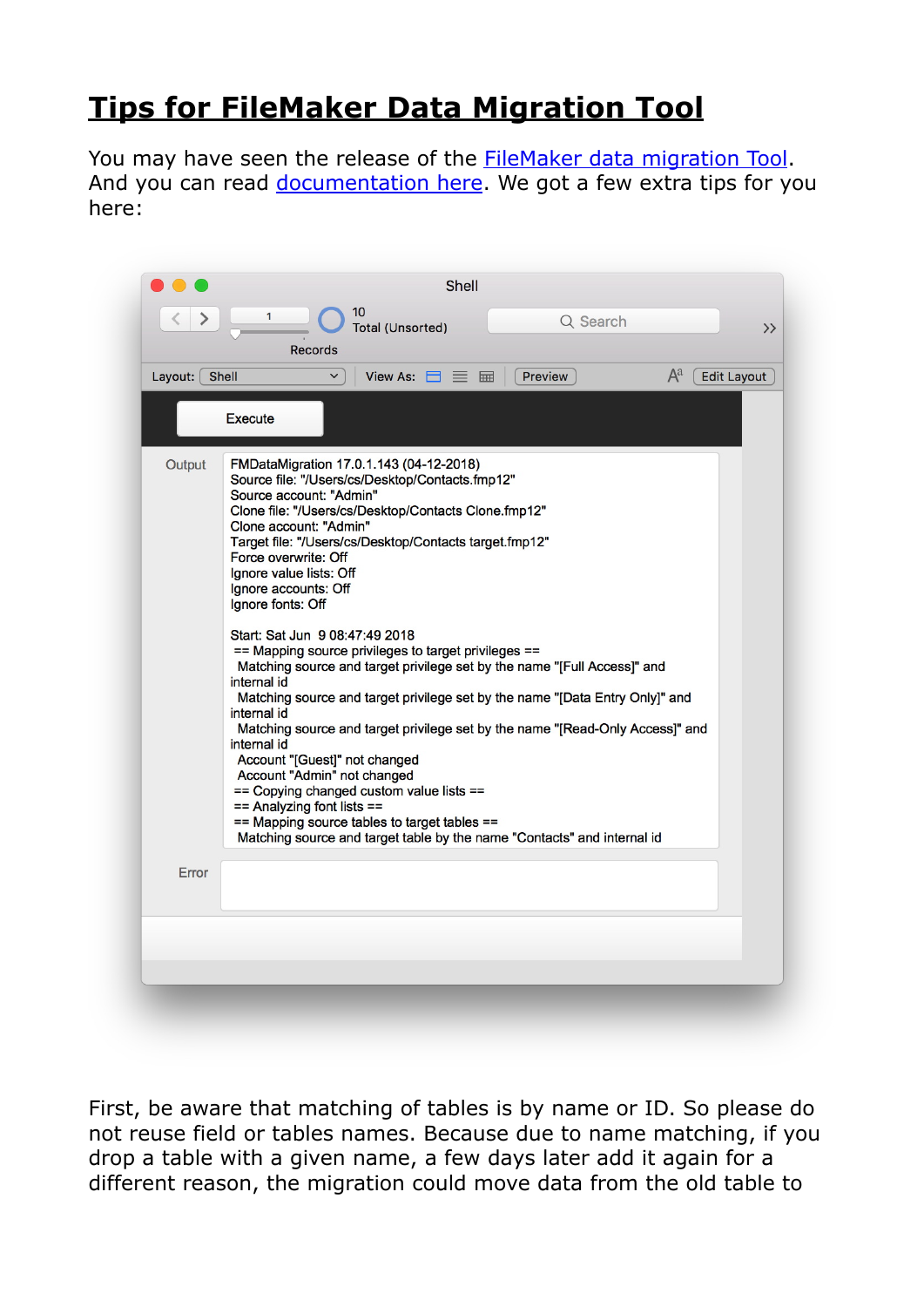the new table and match fields just by ID. This can cause serious problems, if data ends up in a different column or table!

e.g. if you have a table test with ID, FirstName, LastName, Job. Than later in development test is deleted. Days after that you create a new table named test with fields Product ID, PersonID, Payment, ID which is totally unrelated to the old table. But now when you migrate, the data from FirstName ends up in PersonID, if those have a matching internal field ID!

Second, please don't use the normal full access account to migrate. Better make a new account with a privilege set where everything is forbidden except the privilege named fmmigration. This privilege name can have an unique add-on, e.g. fmmigrationMySecret and that must match between source and clone files to allow migration. And you want to use that to avoid anyone with an account to just migrate your solution to steal the data.

Third, please be aware that using the normal Terminal window involves using a shell application, which may (or may not) store a permanent history of commands. See man page of history command to clear. This may include passwords. Also the command line may be visible with other tools while running like ps tool. So never ever put your full access password there as the trouble with someone seeing it, is big.

Forth, please check the MBS [Shell](http://www.mbsplugins.eu/component_Shell.shtml) functions to run the FileMaker Data Migration Tool. MBS plugin can run several shells in parallel to migrate several files parallel and better use CPUs to get the jobs done quicker. Our plugin can return you the messages output by the tool and if you run it directly, no bash is involved, so no history is written. By using our write commands, you can even send text like passwords in memory to the tool. Passing parameters does not need quoting with out [shell](http://www.mbsplugins.eu/component_Shell.shtml) functions, as you pass each parameter as a parameter to the plugin function.

Here is a sample script:

```
Shell.New" ) ]
Set Field [ Shell:: Output ; "" ]
Set Field [ Shell::Error ; "" ]
Commit Records/Requests [ With dialog: Off ] 
"Shell.AddArgument"; $shell; "-
src_path") ] 
Set Variable [ $s ; Value: MBS( "Shell.AddArgument"; $shell; "/Users/
cs/Desktop/Contacts.fmp12") ]
```